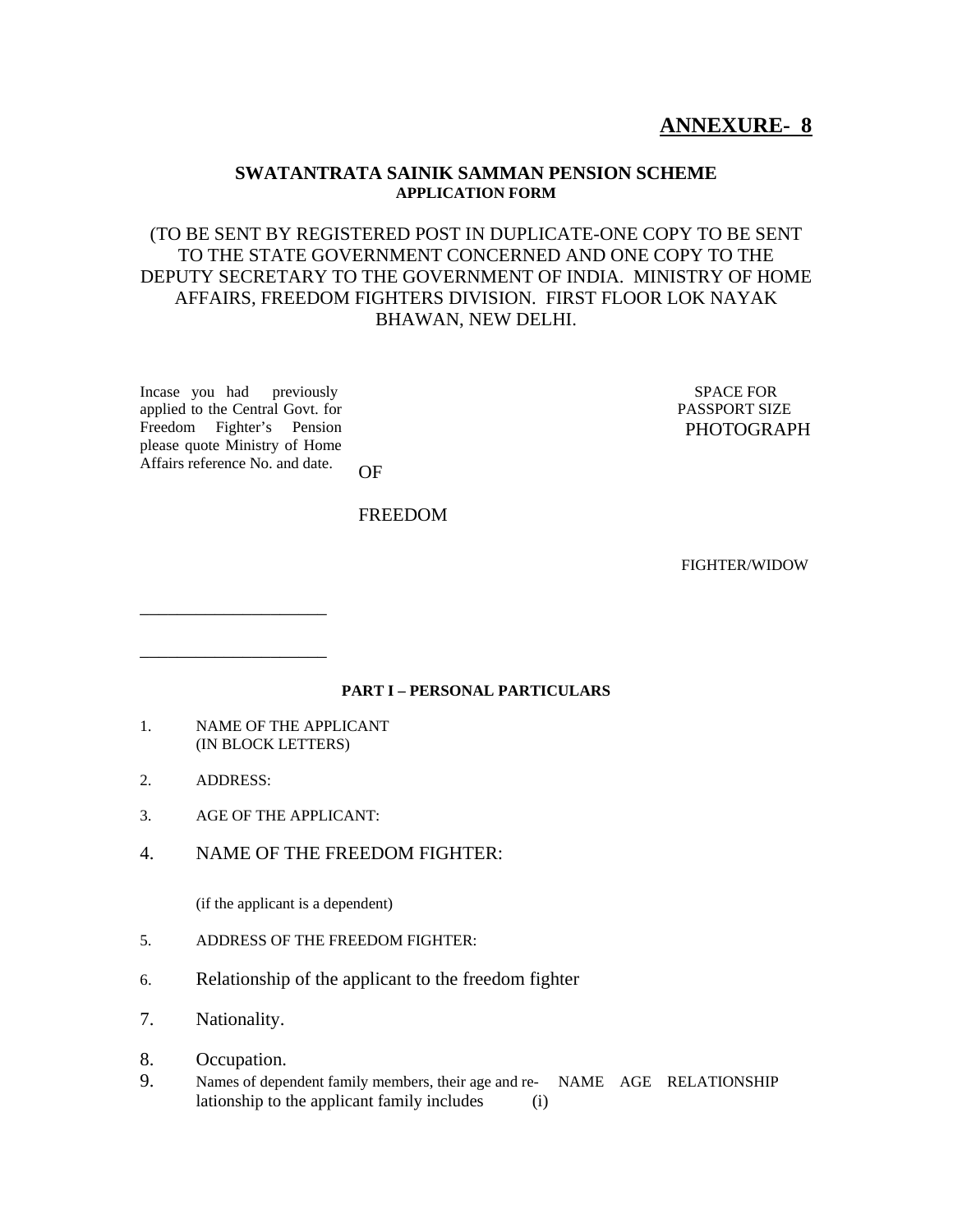| mother, father, widower, widow (if she has | (ii)  |
|--------------------------------------------|-------|
| not remarried and unmarried daughter(s).   | (iii) |

(iv)

10. Whether he or she is receiving pension from the State Govt. under the State Scheme, if so, amount.

#### **PART II – PARTICULARS OF SUFFERING UNDERGONE DURING THE FREEDOM STRUGGLE.**

(i) *Imprisonment:*

**-2-** 

- (a) Details of the case in which tried and awarded imprisonment.
- (b) Name & Place of the court which tried the case and awarded punishment:
- (c ) Sentence awarded
- (d) Actual period of imprisonment suffered and FROM TO
- 

(e) Evidence (i) Court Judgment:

 (ii) Jail Certificate (iii) Co-prisoner Certificate (This should be in the prescribed form attached at Annexure-I)

- \* (ii) Underground:
- \* (iii) Externment:
- \* (iv) Internment:
- (a) Type of evidence produced partial or full e.g. court records, warrant of arrest, declaration as absconder etc.
- (b) Internment orders: date of orders, date of lifting
- (c ) Externment orders, date of orders, date of lifting.
- \* If no evidence, partial or full is available from official records whether suffering at (ii), (iii) or (iv) is supported by certificates from prominent freedom fighters: if so, name of the certifier, State to which he belongs, parti culars of jail sufferings undergone by him.
- (v) Loss of Job/means of Livelihood type of evidence produced.
	- (i) Official records in support of dismissal.
	- (ii) Whether re-employed after Independence;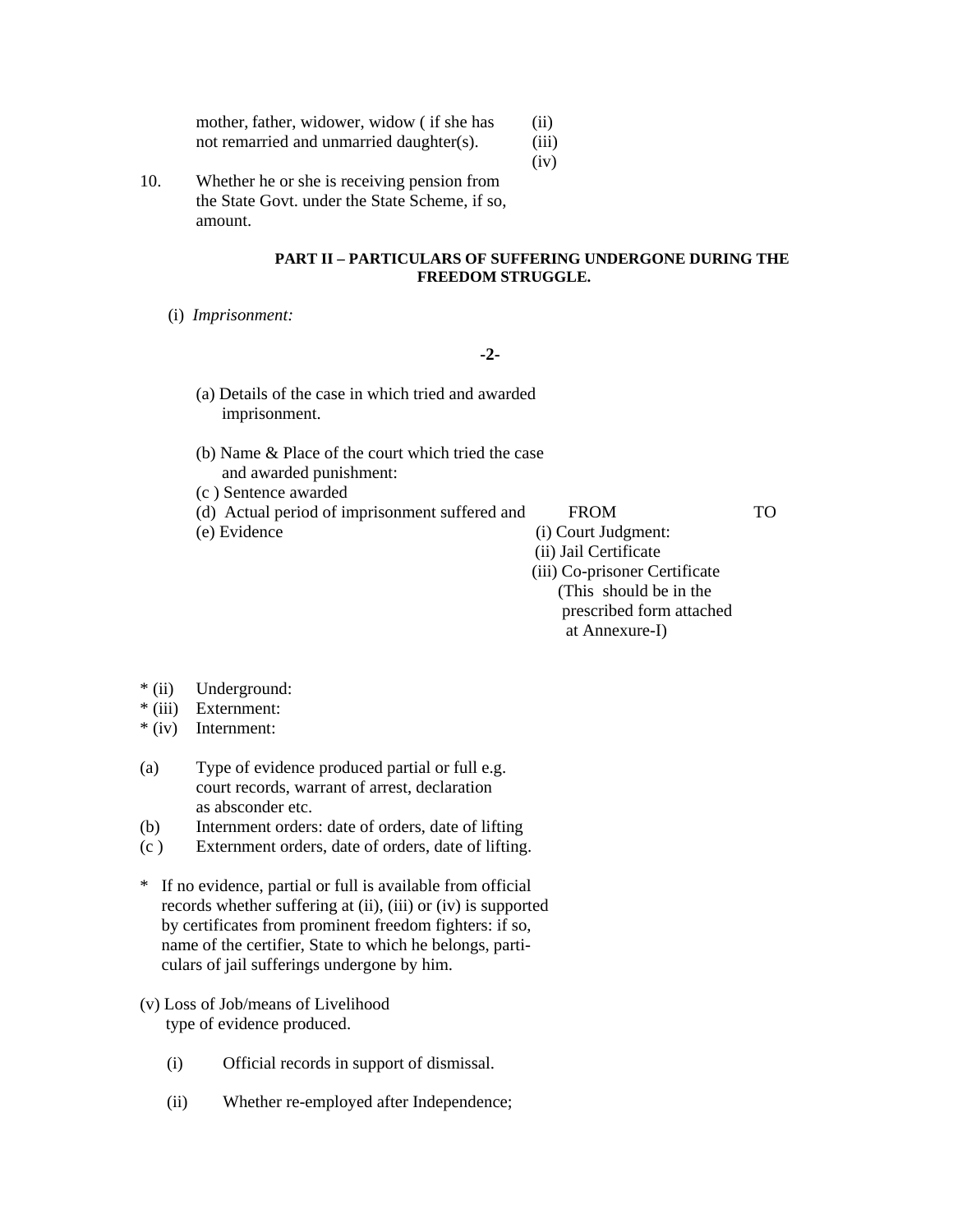Details of post independence service.

- NOTE: Jobs would refer to jobs in Government or in local Bodies such as District Boards and Municipalities.
- (vi) Loss of property-confiscation:
	- (i) details to be supported by evidence from official records:
	- (ii) Whether any compensation was paid by the State Govt. after Independence.
- (vii) Permanent incapacitation: Type of evidence to be produced.
	- (a) Certificate from the District Magistrate that permanent incapacitation was due to bullet injury/lathi charge sustained during participa tion in the Freedom struggle.
	- (b) Medical certificate from the Civil Surgeon in support of the handicap.
- (viii) Martyrdom:
	- (i) Evidence from records in support of having been killed during police firing or in the case of INA killed in action in the War front.
- 12. In case of ex-INA personnel only.
	- (i) Whether military or Civilian Category. If military, type of evidence required.
		- (a) Discharge Certificate
		- (b) Whether classified as Black or Grey
		- (c) Record Office letter showing forfeited pay and allowances.
	- (ii) If Civilian:
		- (a) One co-prisoner Certificate in the affidavit form from a freedom fighter pensioner.
		- (b) Movement Order.
- 13. Any other relevant information which the applicant would like to furnish.
- 14. If the applicant is a member of Scheduled Caste/Scheduled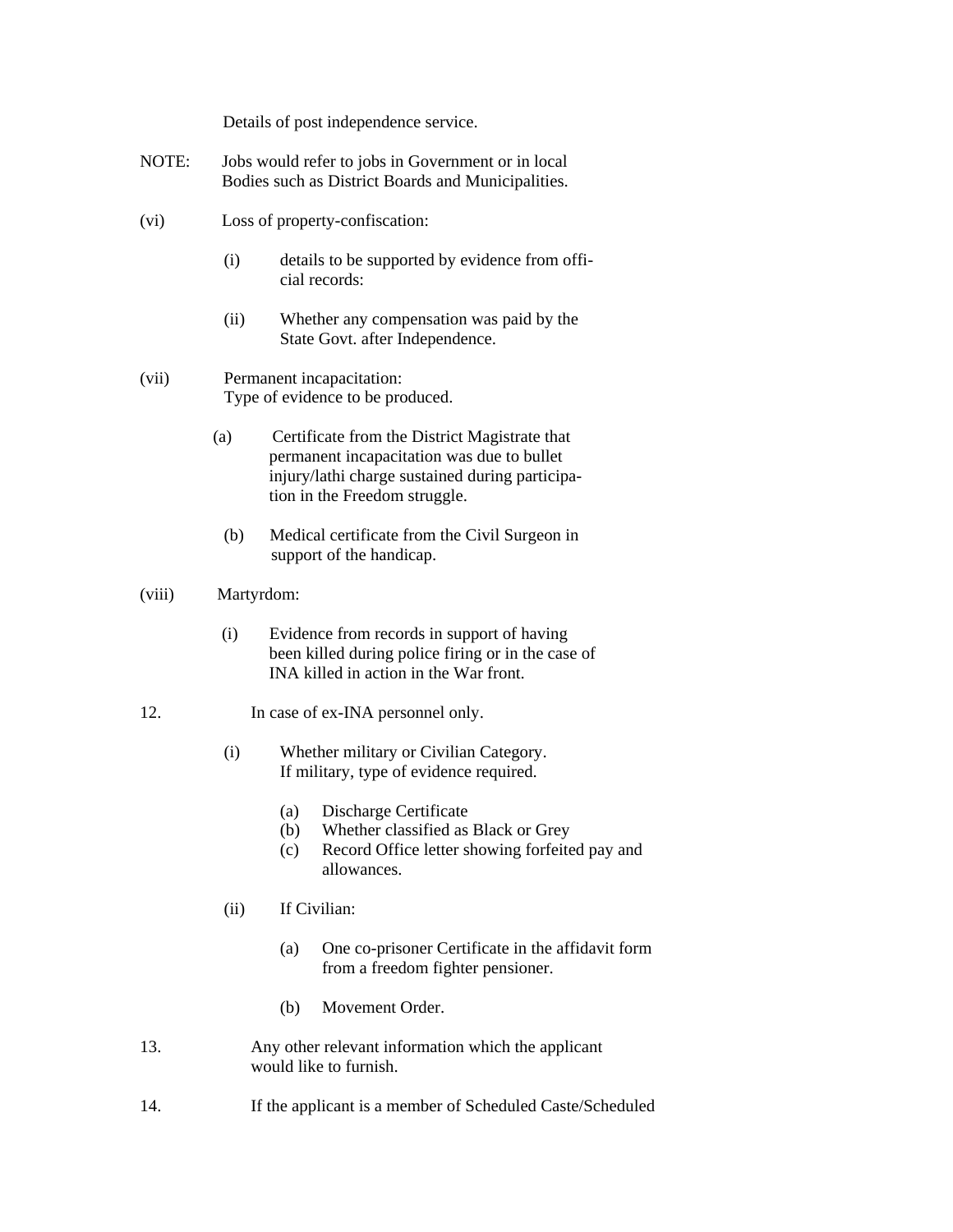Tribe ( a certificate from the District Magistrate should be attached).

Place:

Date:

Signature of the applicant

## ON NON-JUDICIAL PAPER WORTH RS. 10/-

## **AFFIDAVIT**

I\_\_\_\_\_\_\_\_\_\_\_\_\_\_\_\_\_\_\_\_\_\_\_\_\_\_\_\_\_\_s/o Shri\_\_\_\_\_\_\_\_\_\_\_\_\_\_\_\_\_\_\_\_\_\_\_\_\_\_\_\_ resident of do hereby state on solemn affirmation what is stated in column 1 to 14 of the applicant form is on the basis of my personal knowledge and belief and no false information or document has been furnished by me to get the pension or benefits from the Government. If any information is subsequently found to be false my pension may be stopped by the Government and recovery may be made from me of the drawn pension to which I will not offer any resistance.

DEPONENT (Applicant)

Solemnly affirmed at

This day of

and signed his name in my presence.

Before me

Judicial Magistrate, First Class.

**ANNEXURE – I**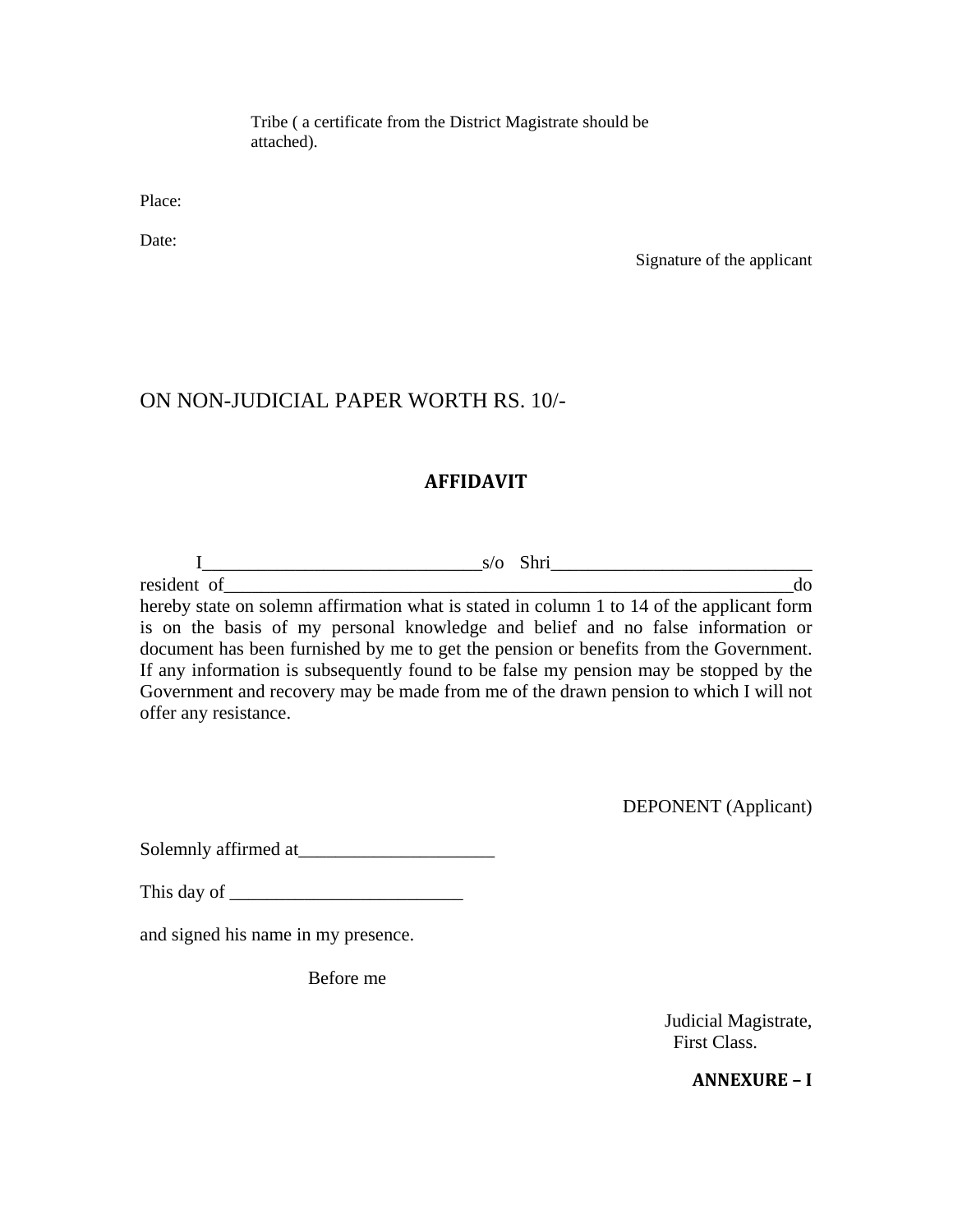# **(CO-PRISONER CERTIFICATE)**

| freedom fighter and have been recipient of Central Freedom Fighters' Pension under Ministry of                         |
|------------------------------------------------------------------------------------------------------------------------|
| Home                                                                                                                   |
| State/Union Territory is an eligible certifier under the Liberalised 1980 Swatantrata Sainik                           |
| Samman Pension Scheme.                                                                                                 |
| 2.                                                                                                                     |
| _________which was tried by Shri____________________________(Name of the Magistrate and                                |
|                                                                                                                        |
|                                                                                                                        |
| 3. I suffered imprisonment during the freedom struggle and was lodged in<br>from<br>$\frac{1}{10}$ to $\frac{1}{10}$ . |
| 4.                                                                                                                     |
|                                                                                                                        |
| district is a bonafide freedom fighter who was also imprisoned on account of his/her participation                     |
|                                                                                                                        |
|                                                                                                                        |
|                                                                                                                        |
| To the best of my knowledge and belief he/she was not prematurely released from jail on<br>5.                          |
| account of any oral or written apology tendered by him/her.                                                            |
| If any information given above is subsequently found to be false or wrong I hereby give<br>6.                          |
| an undertaking that my pension may be cancelled forthwith and I will be liable to pay the amount                       |

of pension drawn till date.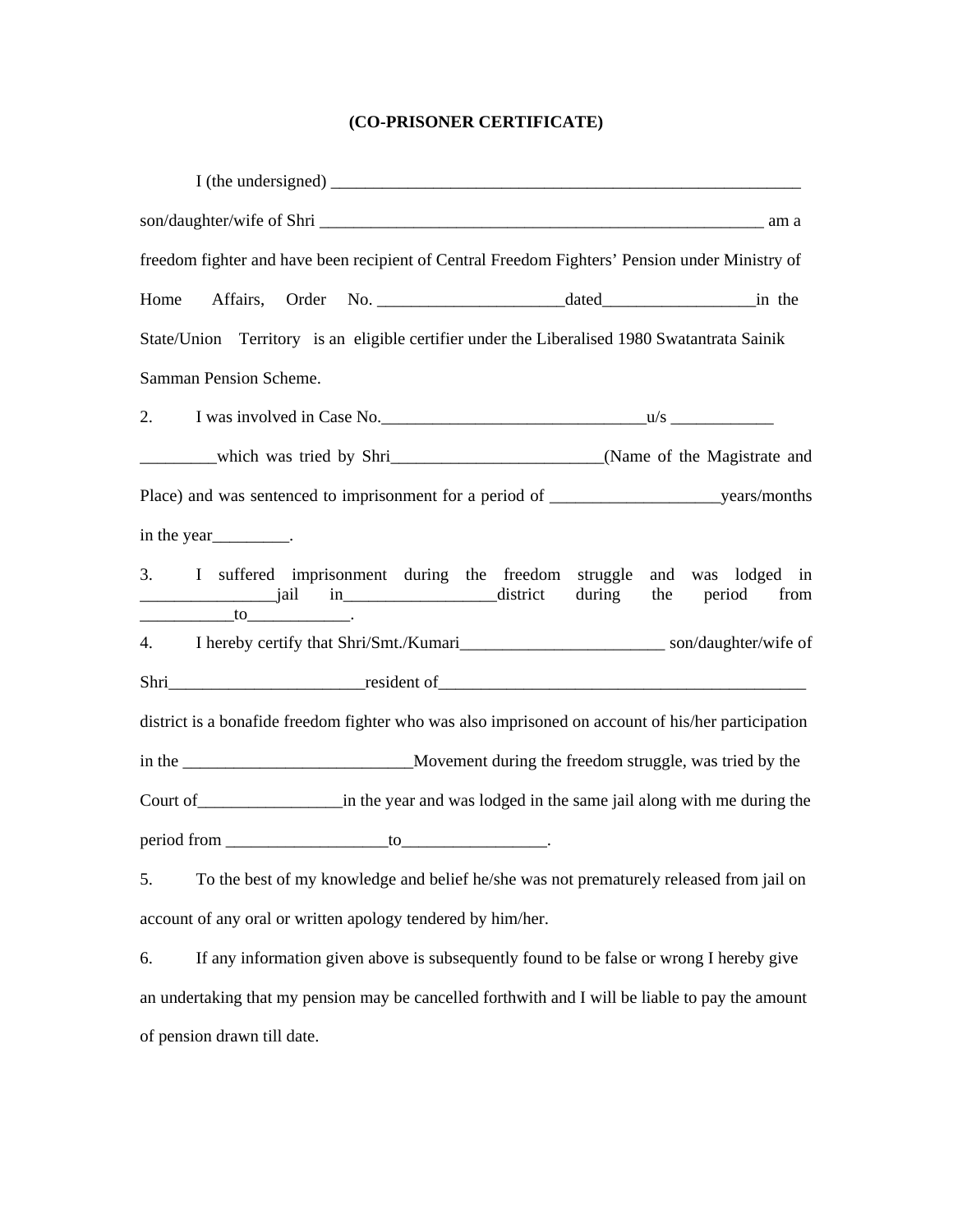Signature\_\_\_\_\_\_\_\_\_\_\_\_\_\_\_\_\_\_

Name (In Block Letters of the Certifier)

\_\_\_\_\_\_\_\_\_\_\_\_\_\_\_\_\_\_\_\_\_\_\_\_\_\_\_\_\_\_\_\_

Dated at (Place)\_\_\_\_\_\_\_\_\_\_\_\_\_\_\_\_\_\_\_\_\_

the  $\_\_\_\_\_$  day of  $\_\_\_\_\_\_\$ .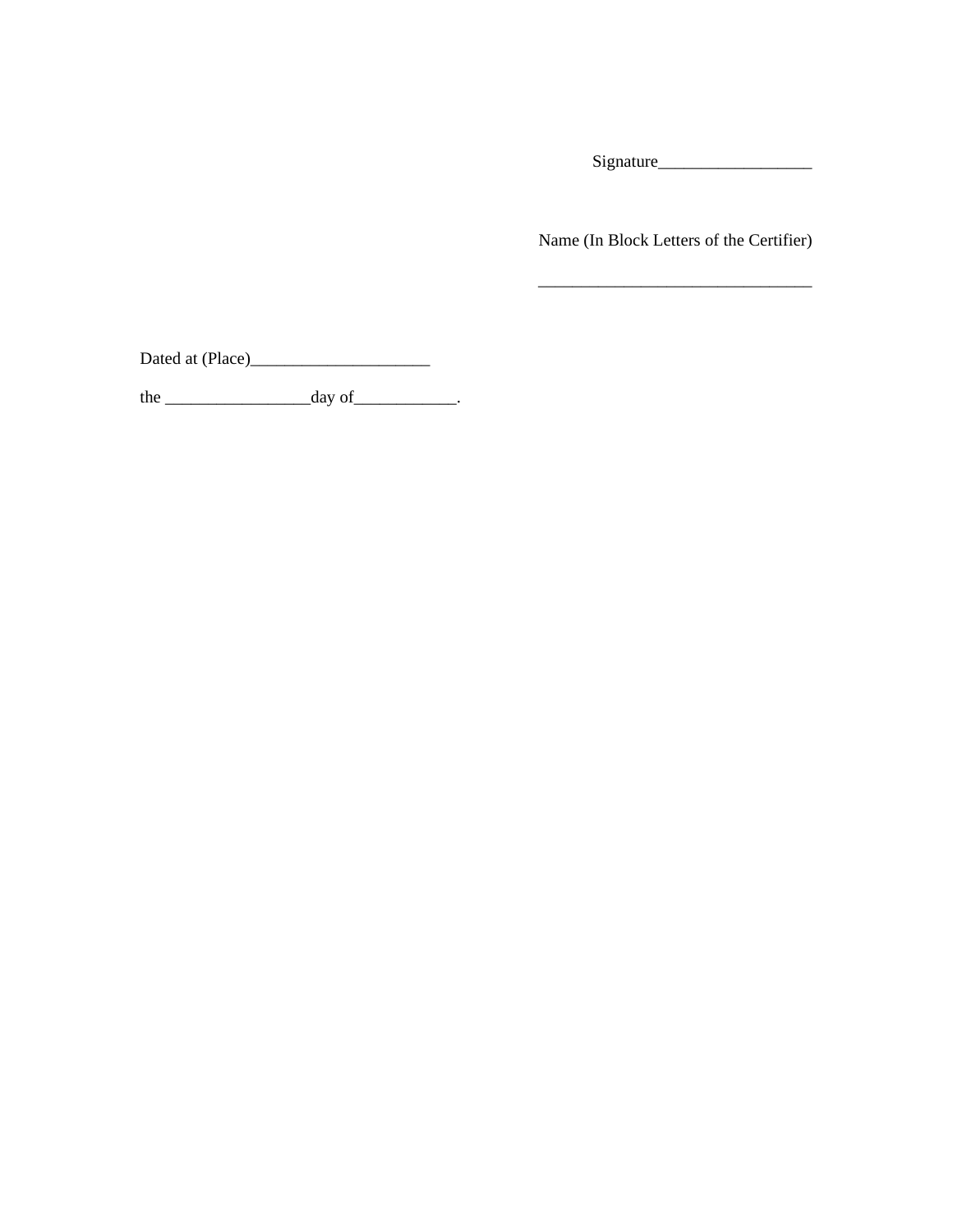## **(PERSONAL KNOWLEDGE CERTIFICATE)**

### **ANNEXURE- II**

|       |                                                                                        |                                                            | have taken part in the National Freedom Struggle and have been recipient of Central Freedom |  |  |
|-------|----------------------------------------------------------------------------------------|------------------------------------------------------------|---------------------------------------------------------------------------------------------|--|--|
|       |                                                                                        | Fighters' Pension under Ministry of Home Affairs Order No. |                                                                                             |  |  |
|       | dated ____________________.                                                            |                                                            |                                                                                             |  |  |
|       |                                                                                        |                                                            | I suffered actual imprisonment for more than 2 years during the freedom struggle and was    |  |  |
|       |                                                                                        |                                                            |                                                                                             |  |  |
|       | $period from \underline{\hspace{1cm}} to \underline{\hspace{1cm}}$                     |                                                            |                                                                                             |  |  |
|       |                                                                                        |                                                            |                                                                                             |  |  |
|       |                                                                                        |                                                            | of Shri                                                                                     |  |  |
|       |                                                                                        |                                                            |                                                                                             |  |  |
|       | District is a bonefide freedom fighter who                                             |                                                            |                                                                                             |  |  |
| (a)   | Remained underground for more than six months for the period from ____________to       |                                                            |                                                                                             |  |  |
|       | $\frac{1}{2}$ as he/she was.                                                           |                                                            |                                                                                             |  |  |
| (i)   | A proclaimed offender; or                                                              |                                                            |                                                                                             |  |  |
| (ii)  | One on whom an award for arrest was announced;                                         |                                                            |                                                                                             |  |  |
| (iii) | One for whose detention orders were issued but he evaded arrest.                       |                                                            |                                                                                             |  |  |
| (b)   | Ordered to be externed from his district, or interned in his home for a period of more |                                                            |                                                                                             |  |  |
|       |                                                                                        | than six months from $\_\_\_\_$ to $\_\_\_\_\_\_\_\_$      |                                                                                             |  |  |
|       |                                                                                        |                                                            | in Case                                                                                     |  |  |
| No.   | of                                                                                     | $19$ .                                                     |                                                                                             |  |  |